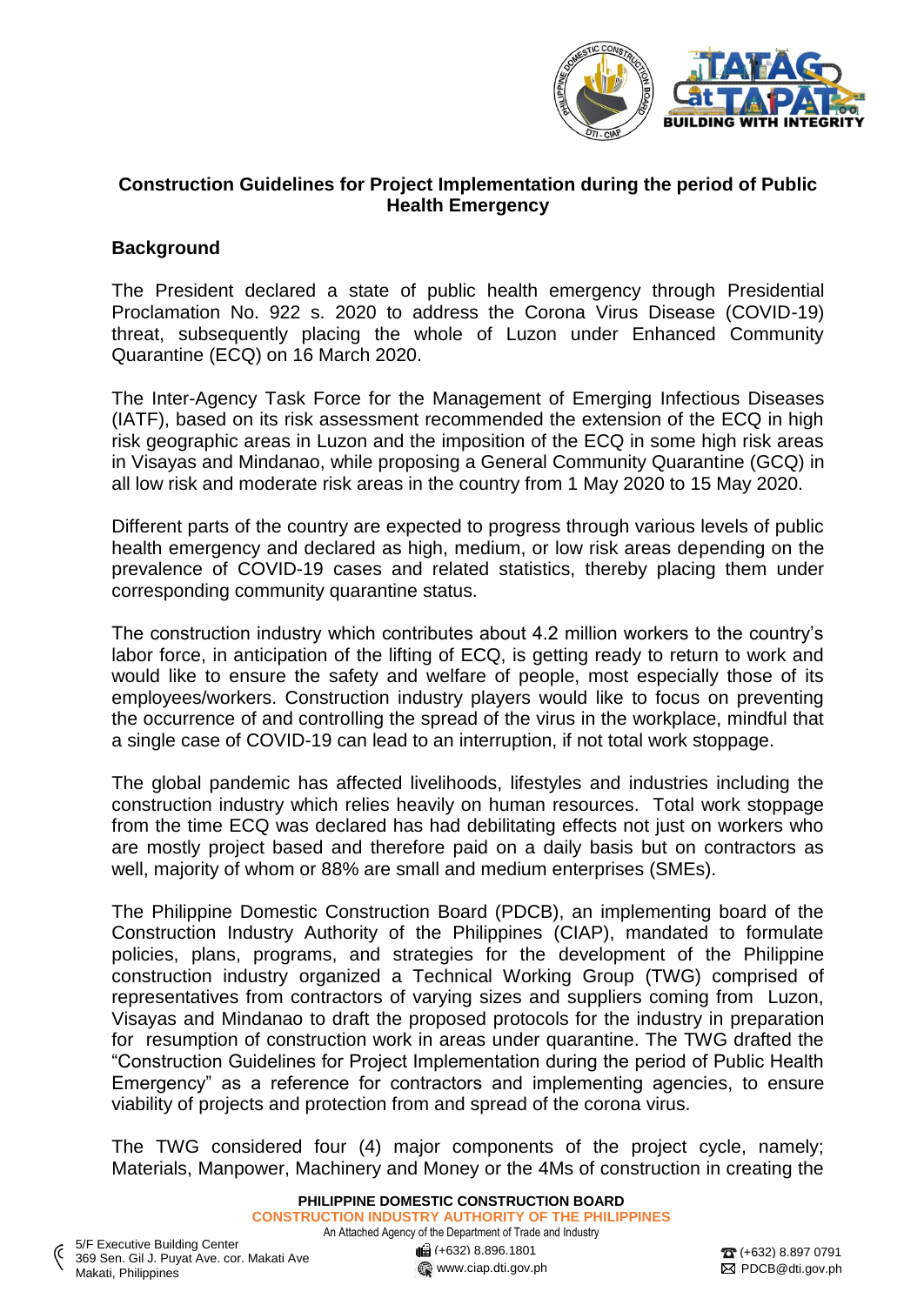guidelines. These were developed considering SME contractors which employ the biggest chunk of the industry's labor workforce and large contractors involved in both public and private infrastructure projects as well as vertical construction. The guidelines will give pointers in managing their human resources at this critical time but will likewise give important directions to contractors in managing their business not just for survival but to be able to contribute to the country's economic recovery program.

The TWG is presenting options or courses of actions which contractors may consider depending on applicability to the project's unique characteristics while maintaining minimum requirements based on guidelines by government authorities such as the IATF Omnibus Guidelines for the Implementation of Community Quarantine in the Philippines, Department of Trade and Industry (DTI) and Department of Labor and Employment (DOLE) Interim Guidelines on Workplace Prevention and Control of COVID-19, and DOH Department Memorandum No. 2020-220, Interim Guidelines on the Return-to-Work.

These guidelines are subject to periodic review to better respond to developments and ensure workers health and protection as well as compliance with government regulations.

## **Purpose**

The guidelines will set key principles and minimum requirements that define responsible, healthy and safe operations for construction related operations under COVID-19 and ensure the survival of business as well as the protection of workers.

#### **Scope / Coverage**

The guidelines will include prevention, detection, and rapid response measures designed to achieve the principles above while maintaining business continuity across the construction industry.

## **Policy Content / Guidelines**

#### **Materials**

- *I. Deliveries*
	- 1. All equipment and material deliveries must be carefully planned and monitored.
	- 2. Transition and delivery zones are identified and limited to select personnel, i.e., receivers and deliverers.
		- 2.1. Transition personnel are regularly monitored, always provided required Personal Protective Equipment (PPEs) and may be included for optional testing.
		- 2.2. Social distancing and other protocols by the Department of Health (DOH) should be followed.
	- 3. As much as possible, cargo is unloaded only by the receivers, while the deliverers do not leave their vehicles. If the receivers are not enough to unload the cargo, the deliverers must unload while the receiver has to wait at a secured distance until completed.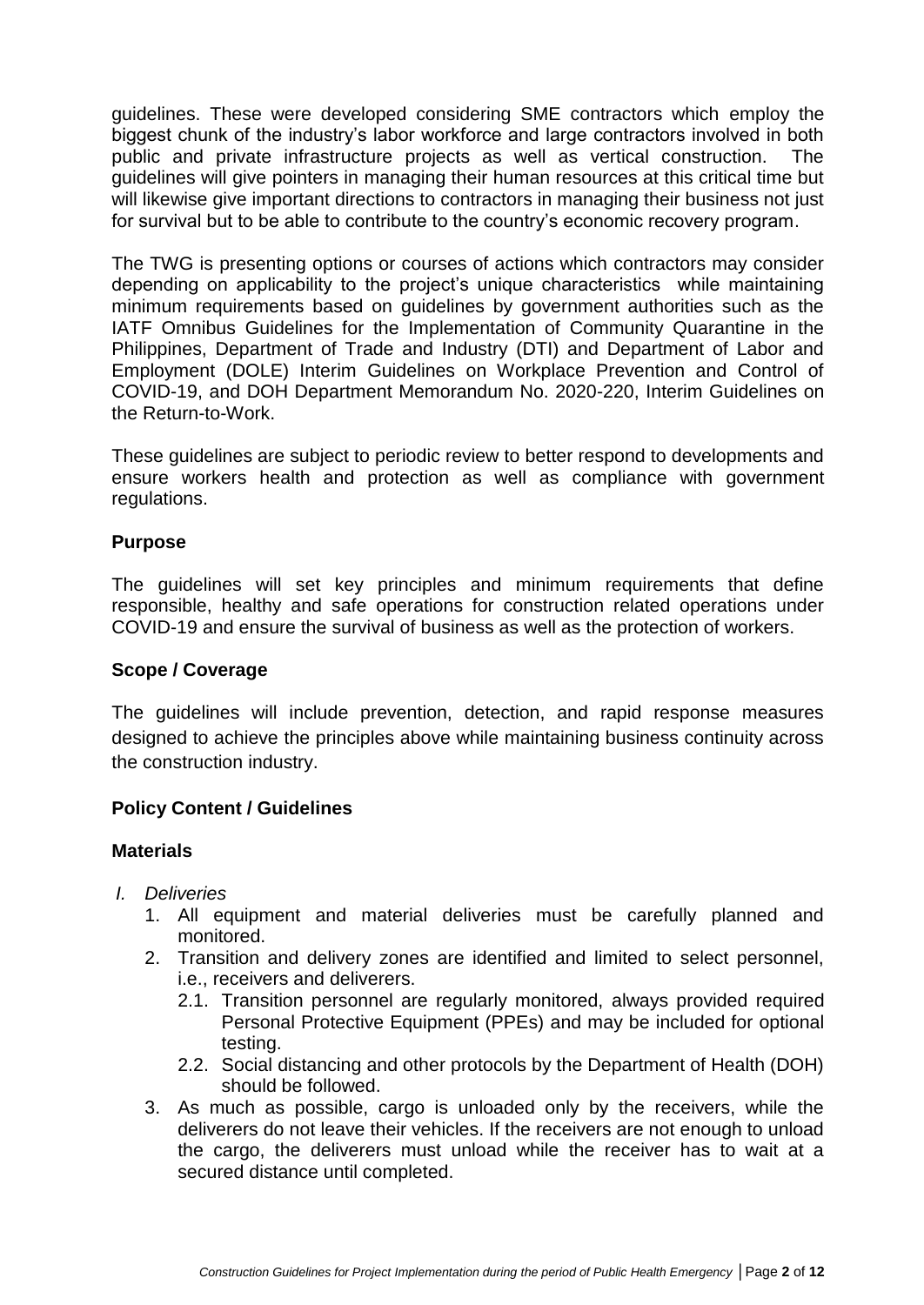- 4. All cargo should undergo proper disinfection procedures before use. Likewise, involved staff should also be properly disinfected before entering the jobsite.
	- 4.1. Materials, which are exposed to the sun, such as concrete and gravel, need not be disinfected.

## **Manpower**

- *I. Awareness and Communication*
	- 1. Active communication between the workers, safety officers *(as specified under Section 14 of R.A. 11058 and its Implementing Rules and Regulations (IRR) as specified in DOLE D.O. 198 S. 2018)*, site supervisors, and management is advised in planning and implementing the protocols.
		- 1.1. All languages and dialects should be accounted for to ensure proper communication.
	- 2. Infographics (may adopt DOH's), signages, and posters on health and safety measures (see Annex A) must be posted at entry points and strategic areas:
		- 2.1. Daily updates on the latest developments.
		- 2.2. Self-screening measures.
		- 2.3. COVID-19 Hotline.
	- 3. As much as possible, all workers should exercise the practices for reducing the risk of transmission, and proper hygiene as identified by the DOH:
		- 3.1. Social distancing [at least one (1) meter distance from next person].
		- 3.2. Proper handwashing using anti-bacterial soap (or use alcohol-based hand sanitizer when unavailable).
		- 3.3. Avoid contact with own eyes, nose, and mouth.
		- 3.4. Prohibit spitting.
		- 3.5. Covering of mouth with tissue or arm (if tissue is unavailable) when sneezing or coughing.
		- 3.6. Use and remove PPE with care.
		- 3.7. Do not share personal belongings such as phones, pens, PPEs.
		- 3.8. Avoid physical greetings (e.g. handshakes, hugs).
	- 4. All workers' status on-site and off-site, are properly noted at all times by the safety officers.
		- 4.1. Fit to work
		- 4.2. Sick
		- 4.3. High temperature
		- 4.4. Other conditions
	- 5. An acceptable level of health evaluation is properly communicated between new hires and management.
	- 6. All workers would need to provide their location or place of residence prior to working. This is to help create a proper algorithm for contact tracing.
		- 6.1. Additionally, workers coming from COVID-19 hotspots would need to be identified.
	- 7. Quarantined workers should also be kept track of under strict confidentiality and privacy.
- *II. Clearing for Return to Work* 
	- 1. Stringent qualification criteria for employees/workers: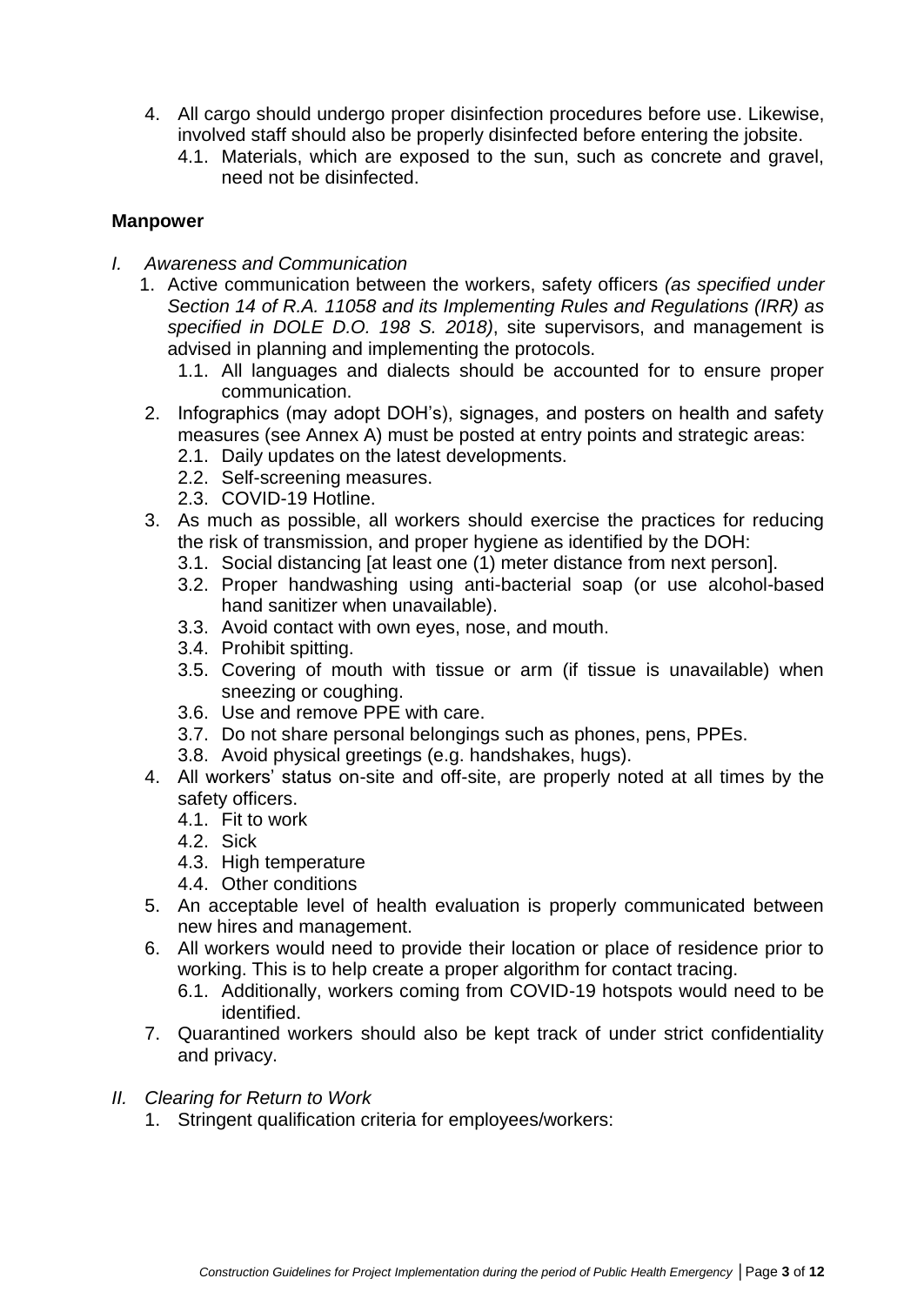- 1.1. Must be 21 to 59-year-old, without pre-existing health conditions, such as, but not limited to, immunodeficiency, comorbidities, or other health risks, including any person who resides with the aforementioned.
- 1.2. Employees or consultants who are 60-year-old or above may be part of the workforce for construction projects as may be allowed under General Community Quarantine (GCQ) and ECQ guidelines under Omnibus Guidelines on the Implementation of Community Quarantine in the Philippines dated 15 May 2020 which states that those aged 60 and above may be allowed to work in permitted industries and offices.
- 1.3. Must have no COVID 19 symptoms.
- 2. Screening and entry at construction site. Item 4, Section 8 of the Omnibus Guidelines on the Implementation of Community Quarantine in the Philippines, dated 15 May 2020, states that "Compliance with Joint DTI-DOLE Return-to-Work Guidelines and DOH Return-to-Work Guidelines shall be considered sufficient compliance with minimum health standards. In no case shall the testing of all returning workers be construed as a condition precedent for his/her return." The most important screening step is checking all returning workers for symptoms within the last 14 days and excluding anyone who is symptomatic. (Annex B) Contractors have the option to test workers for COVID-19 thru DOH prescribed testing protocols to determine if there is asymptomatic transmission.
	- 2.1. The Human Resource Department should undertake daily health prescreening (see Annexes C & D – DOLE Work Resumption Protocol & pre-screening sample form). Returning employees/workers should be made aware of giving accurate information as specified in RA 11332.
	- 2.2. All returning employees/workers must declare (via SMS) any recent travel history to or residence in an area with a reported case of local transmission of COVID-19 over the 14-days prior to entry.
	- 2.3. Returning workers that do not show any symptoms will be quarantined for 14 days within the jobsite and will be allowed to work under a zoned or grouped area.
	- 2.4. Those who have been living/confined in the barracks during ECQ/GCQ period for at least 14 days and with no symptoms, will be allowed to work immediately.
	- 2.5. Management should have an understanding and plan on how the workers travel to and from the jobsites.
	- 2.6. A heightened gate entrance screening protocol (see Annex E Sample Protocol for Screening Employees and Visitors per DTI-DOLE Interim Guidelines) with the use of non-contact thermal scanners on ALL personnel upon entry to construction premises will be implemented. He/She must declare recent possible exposure to confirmed COVID-19 cases, including travel history to or residence in an area with reported local transmission of COVID-19 disease. The individual should also attest that they are not experiencing the following symptoms: (see Annex F – Daily COVID-19 Health Checklist Form)
		- 2.6.1. Fever
		- 2.6.2. Cough
		- 2.6.3. Shortness of breath
		- 2.6.4. Colds
		- 2.6.5. Sore throat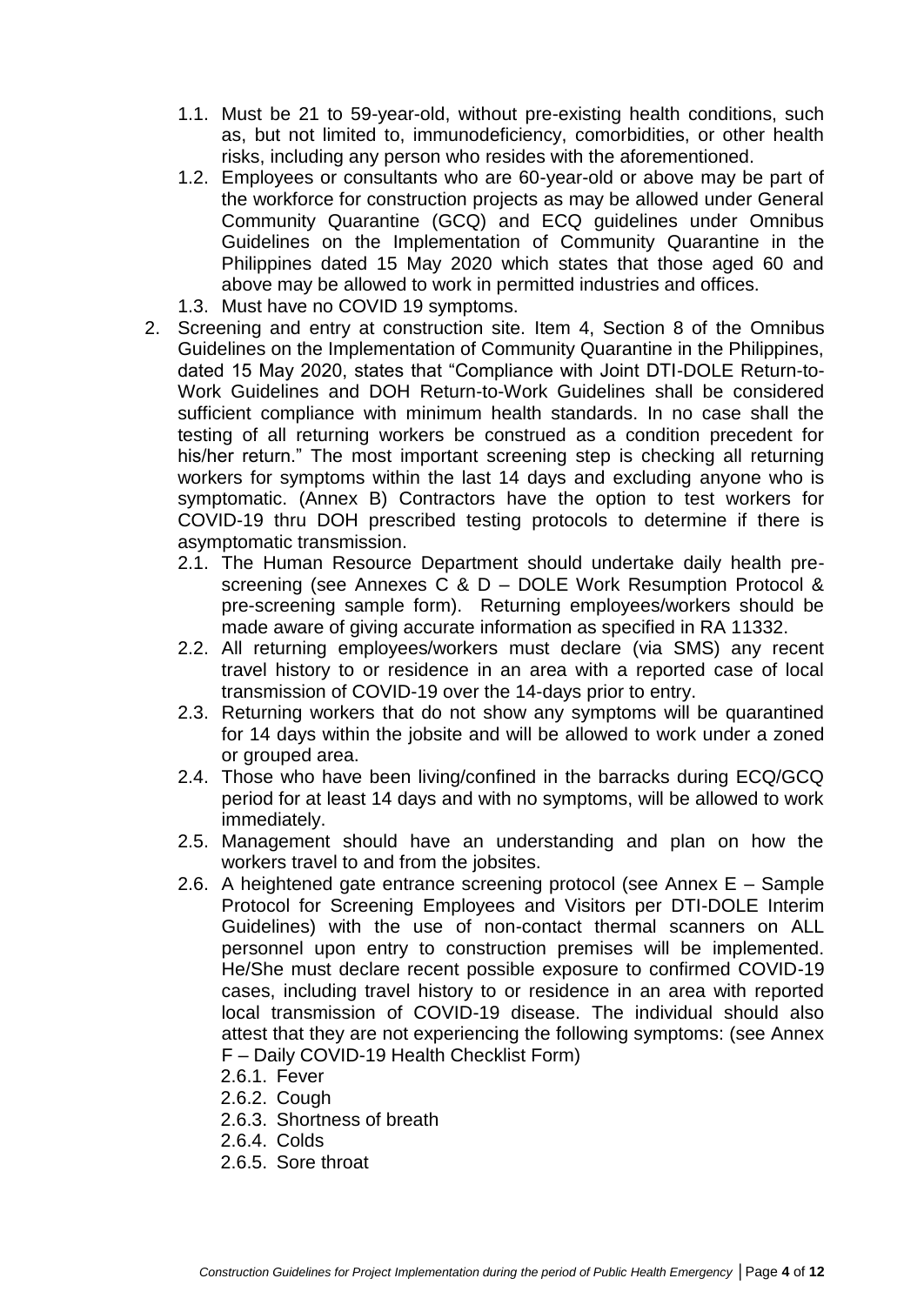- 2.6.6. Runny nose
- 2.6.7. Nasal congestion
- 2.6.8. Muscle pains
- 2.6.9. Headache
- 2.6.10.Difficulty of breathing
- 2.6.11.Diarrhea
- 2.6.12.Loss of sense of smell
- 2.6.13.Loss of sense of taste
- 2.7. Security guard or assigned personnel/ safety engineers on duty will then refer these personnel to the Safety and Health Personnel, who will then conduct the DOH Decision Tool for COVID-19 Assessment.
- 2.8. Employers shall provide the DOLE through its Regional Office copy furnished DOH, monthly report of illness, diseases and injuries utilizing the DOLE Work Accident/Illness Report Form (WAIR) (see Annex G).
- 3. Suspected Cases (Possible cases of COVID-19)
	- 3.1. Any individual exhibiting flu-like symptoms should not report to work. Instead, they should do the following:
		- 3.1.1. Self-isolate, alert their safety officers or other applicable authorities.
		- 3.1.2. Contract proper health authorities for additional guidance.
	- 3.2. Employees/workers, who had the COVID-19 virus, should do the following before reporting to work:
		- 3.2.1. Fulfill the adequate time for self-quarantining as recommended by the DOH.
		- 3.2.2. Test negative for COVID-19.
		- 3.2.3. Receive proper medical clearance, before reporting to work.
	- 3.3. In the event of a worker contracting COVID-19 while working, the management should do the following:
		- 3.3.1. Isolate the worker immediately in a separate well-ventilated holding area (or in site isolation room) in the workplace, away from other workers.
		- 3.3.2. Contact local government and health authorities.
		- 3.3.3. Gather records of all people who have worked with the infected worker, who tested positive within the past four weeks.
		- 3.3.4. Gather information on those who have been in location or shared equipment with the person.
		- 3.3.5. Provide COVID-19 testing to all workers, who have been working closely with the infected individual.
		- 3.3.6. Be ready to present the information to the appropriate authorities.
		- 3.3.7. Inform the wider workforce of the situation while protecting the privacy of the individual.
		- 3.3.8. Clean and disinfect all site surfaces and equipment.
		- 3.3.9. Follow any additional directions from local government and health authorities.
	- 3.4. For senior personnel, who are working in multiple jobsites, they are expected to self-quarantine for at least 14 days, if there has been a breach in one of their jobsites.
	- 3.5. The safety officer should have a knowledge on the proximate hospitals or quarantine facilities to ensure that in the event of a COVID-19 incident, workers can be given proper healthcare.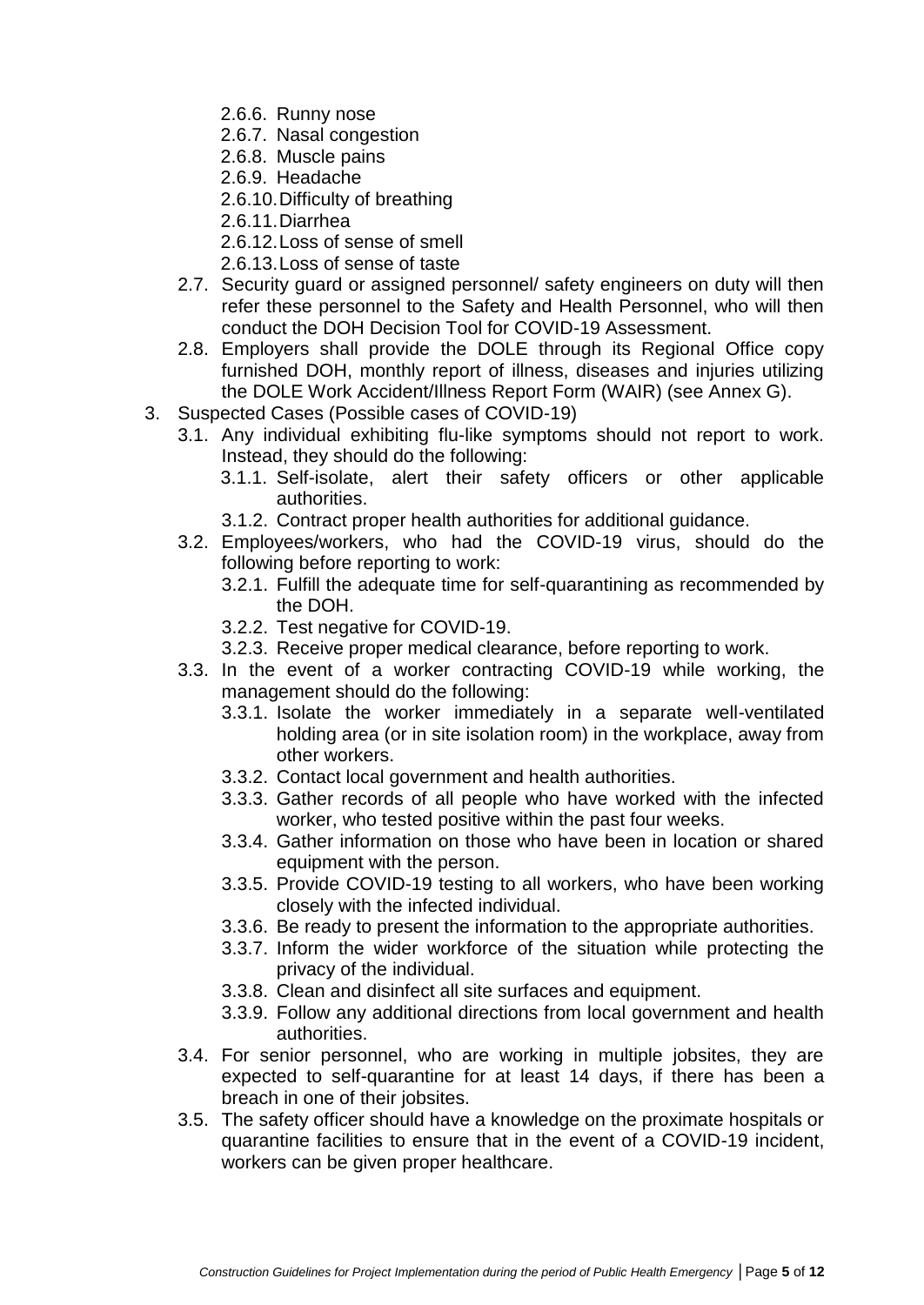# *III. Monitoring*

- 1. Health Checks
	- 1.1. Regular monitoring of personnel's health, especially for COVID-19 symptoms (e.g., mandatory regular no contact temperature check).
	- 1.2. Day to day monitoring of personnel's health.
- 2. Workers Hygiene
	- 2.1. Constant reminder on proper coughing etiquette.
- 3. Limit number of Work Personnel
	- 3.1. Limited mobilization of personnel and minimized skeletal staff.
- *IV. Proper Work Attire*
	- 1. All workers must wear the prescribed clothing of the DOLE-OSHC:
		- 1.1. Shirt with sleeves
		- 1.2. Pants
		- 1.3. Closed-toe boots
		- 1.4. Hard hat
		- 1.5. High visibility vest
		- 1.6. Other necessary Personal Protective Equipment (i.e. face masks, gloves, goggles, face shields, etc.) shall be prescribed based on specific characteristics of project.
	- 2. As per the DOH, all workers are expected to wear proper face masks.
- *V. Social Distancing and Precautionary Measures*
	- 1. Social distancing should be observed at the construction site and in the office:
		- 1.1. All workers should respect social distancing guidelines, as much as possible.
	- 2. Provision for transport compliant with social distancing requirements.
	- 3. Provision of On-/Near-Site accommodations/barracks, where available.
		- 3.1. Enough space should be provided for every employee/worker staying in the barracks to ensure that social distancing (at least 50% reduction in density of people) are adequately implemented. This can be achieved either by providing additional space/facilities or by having occupants work (and sleep) in shifts.
		- 3.2. Segregate employees/workers who are coming back to work from those who originally stayed in the barracks during the ECQ period.
		- 3.3. Barracks should have at least one (1) meter of physical distance from each occupant and/or provision of a physical barrier in between occupants.
		- 3.4. Should be well ventilated / windows opened to allow fresh air circulation.
	- 4. Provision of dedicated point-to-point shuttle service (residence-workplaceresidence and compliant with social distancing).
	- 5. Observe social distancing (e.g., no sharing of workspaces, staggered lunch breaks, use of large conference rooms only) and hygiene measures (e.g., provide hand washing and disinfection stations, mandatory use of face masks) in workplaces, shuttles and accommodations.
		- 5.1. Split/alternating shifts are encouraged to avoid extensive intermingling.
		- 5.2. Breaks should be staggered to limit the number of people in proximity with each other.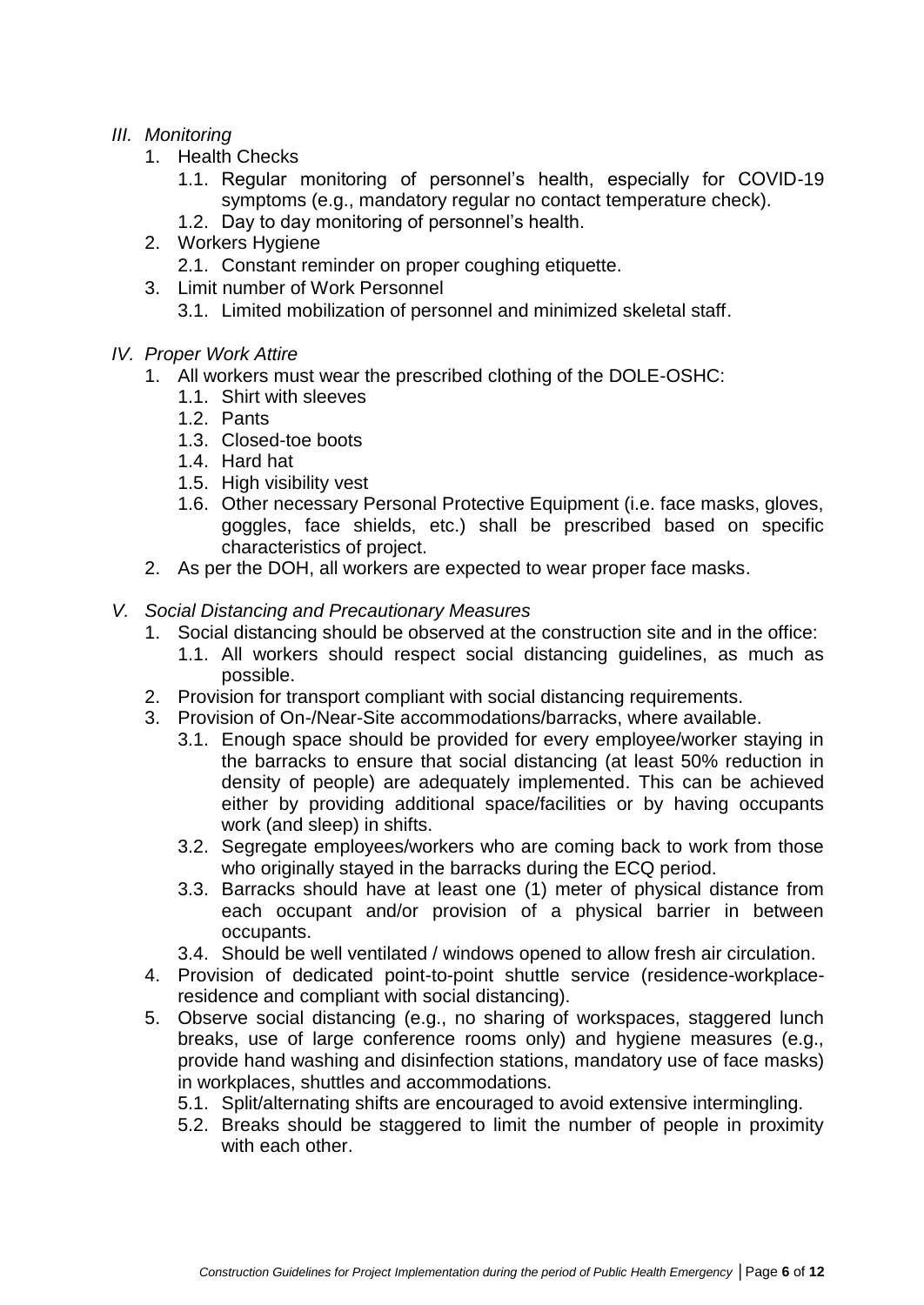- 5.3. Individuals are expected to clean up their own areas after eating with proper disinfectants.
- 5.4. Limit the number of people operating or occupying freight elevators.
- 5.5. Designate smoking area:
	- 5.5.1. Smokers/vapers must use designated area or do so off-site and butts are to be placed in the designated receptacle. Hands must be washed before and after smoking.
	- 5.5.2. Stand so that smoke or vapor produced is not going into another person's breathing zone.
- 5.6. Site meetings:
	- 5.6.1. Only absolutely necessary meeting participants should attend.
	- 5.6.2. Attendees should be one (1) meter apart from each other.
	- 5.6.3. Rooms should be well ventilated / windows opened to allow fresh air circulation.
	- 5.6.4. Hold meetings in open areas where possible.
	- 5.6.5. Conduct toolbox meetings in wide open spaces to enable workers to keep the required physical distance of at least one (1) meter. (see Annex H).
	- 5.6.6. Meetings are to be held through teleconferencing or videoconferencing, where possible.
- *VI. Site Operations / Construction Work Site*
	- 1. Access and Movement to/from Construction Site
		- 1.1. If possible, establish one-way staircases and walkways to minimize workers' contact.
		- 1.2. Management can look up possible decontamination chambers (e.g. swimming pool grade-chlorine).
		- 1.3. All people entering and exiting the workplace should be registered, for easier contact tracing in the event of an outbreak.
		- 1.4. All non-essential workers are prohibited from entering the jobsite.
	- 2. Limiting and Removing internal touch points areas.
	- 3. Compartmentalization
		- 3.1. If possible, divide the construction site into zones or other methods to keep workers physically separated. This will promote social distancing and will make containment of possible outbreak easier.
			- 3.1.1. Limit on the number of people per zone is advised.
			- 3.1.2. Management can consider reducing workforce in the jobsite.
	- 4. Construction Site Cleaning
		- 4.1. Regular disinfection of workplaces, shuttles, and accommodations.
		- 4.2. All offices and jobsites should disinfect the following at least twice per day:
			- 4.2.1. Door handles
			- 4.2.2. Railings
			- 4.2.3. Ladders
			- 4.2.4. Switches
			- 4.2.5. Controls
			- 4.2.6. Shared equipment
			- 4.2.7. Common and eating areas
			- 4.2.8. Personal workstations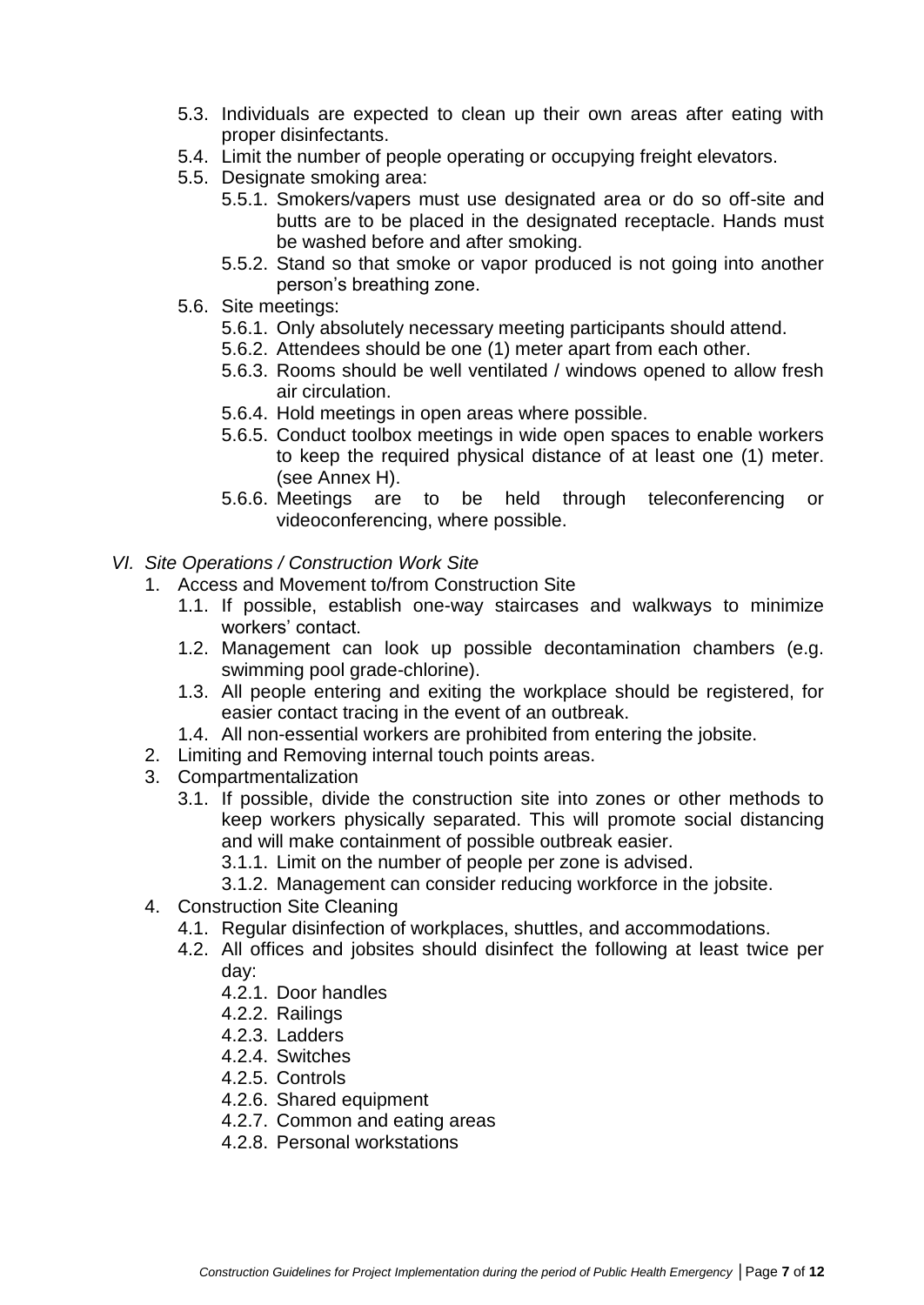- 4.3. Hands and common tools/equipment are cleaned or disinfected after each task.
- 4.4. Awareness on location of commonly used items
- 5. All offices and jobsites should implement additional cleaning measures of common areas as recommended by the DOH.
- 6. Management can look up possible decontamination chambers (e.g. chlorine, iodine, betadine, potassium persulfate).
	- 6.1. Demisting only decontaminates the surface, thus the need for PPEs.
	- 6.2. Suggested additional sanitary measures to be implemented/installed on site but are not limited to the following:
		- 6.2.1. Water stations
		- 6.2.2. Proper handwashing areas and hand washing protocol.
		- 6.2.3. Alcohol-based hand sanitizer shall be provided in all department areas, entrances, canteens, beside hand punch machines and other facilities.
		- 6.2.4. Disinfectant wiping products.
		- 6.2.5. Footwear disinfection treatment units (foot baths) before entering site premises or facilities (staff houses, barracks, canteens/mess halls, site offices and others).
- 7. Limit and remove internal touch point areas (e.g. coffee machines, water fountains, common pens). If possible, also remove doors/ door handles for jobsites.
- 8. A proper waste and disposal area must be provided, as well as proper disposal of contaminated products.

## *VII. Additional Guidelines for Vertical and Horizontal Projects*

- 1. If possible, all construction workers are to be housed in either on-site barracks, or off-site barracks. This would make monitoring of workers' activities easier.
	- 1.1. All workers must use the same vehicles they came into work in, if returning to the off-site barracks.
	- 1.2. All vehicles would need to be disinfected, before being ready for use the next day.
- 2. Management can also look into using the floors of buildings, as barracks, with proper permission of the owners.

## **Machinery**

- 1. All equipment deliveries must be carefully planned, monitored and managed to avoid the risk of COVID-19 transmission.
- 2. All delivered equipment must be cleaned and disinfected before use.
- 3. Assign regular worker to use the equipment, if possible. If sharing cannot be prevented, take precautions and follow the cleaning guide before and after each use.
- 4. Clean equipment before and after each day's work with a disinfectant, concentrating on points of contact such as handles.
- 5. If equipment needs to be transferred to other construction sites, the following action must be taken into considerations:
	- 5.1. Plan, monitor and manage the transfer of equipment.
	- 5.2. Equipment should be disinfected before transporting.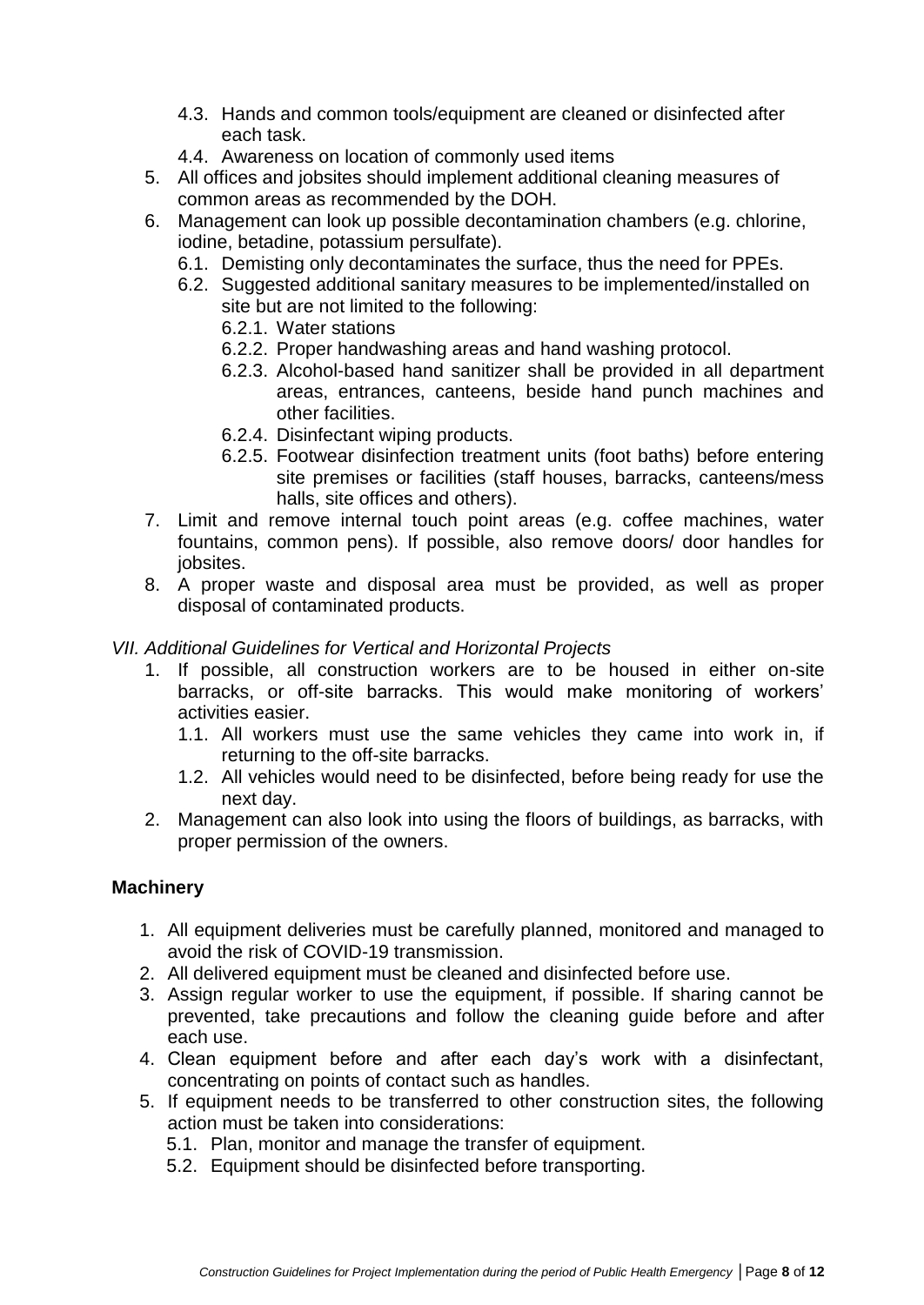- 5.3. Transporting driver must be recorded including the assistant.
- 5.4. At the delivery site, equipment should be properly endorsed.
- 5.5. Once the equipment is received at the project site, number 2, 3 and 4 must be done.

#### **Money**

*Contracting parties need to discuss, before resumption or start of work, contract provisions on: Payments, Variations and Timelines considering the effects of current government health and safety standards that have to be complied with to prevent the spread of the coronavirus pandemic and ensure workers' protection from the contagious disease. Contractors' concern on cash flow, price escalation, time extensions and productivity will need to be established and agreed with project owners.* Contractors need to devise project implementation plan aligned with government approved health and safety protocols.

Contractors need to familiarize themselves with Republic Act (R.A.) 11469 or Bayanihan to Heal As One Act; R.A. 11058 and its IRR as specified in DOLE D.O. 198 S. 2018, and DOLE's D.O. 13 and ensure contracts are aligned with these landmark regulations. For projects with signed contracts before the onset of the coronavirus pandemic, contractors need to check on DOLE's guidelines on drafting new contracts so provisions on employment details, i.e. accommodations, meals, etc. can be included as these are expected to be heavily affected by new guidelines on health and safety. Company code of disciplines may likewise need to be reviewed and re-written to consider pandemic guidelines and ensure employees/workers' full support and cooperation.

Pursuant to Section 21 of DOLE D.O. 198, s. 2018, *"The total cost of implementing a OSH program shall be an integral part of the operations cost. It shall be a separate pay item in construction and in all contracting or subcontracting arrangements."* to cover the cost inflected during this Public Health Emergency. These costs include, but are not limited, to testing kits; personal protective equipment; workers' barracks; quarantine facilities; isolation rooms; disinfectants; sanitation equipment and facilities; and other expenses relative to compliance with safety and health standards during construction.

Contractors should conduct periodic audits (frequency to be determined based on a project scale and scope) to verify that the appropriate measures have been implemented and are maintained.

The site supervisors and safety officers are expected to conduct daily audits, and safety reports to management in order to make sure that the appropriate measures are implemented and followed.

Construction companies should expect to deal with heightened safety and health guidelines until such time that the pandemic has fully been eradicated, and:

- 1. Analyze contract requirements;
- 2. Comply with contractual notice requirements;
- 3. Adapt and Adjust schedule;
- 4. Coordinate and Cooperate with all participants; and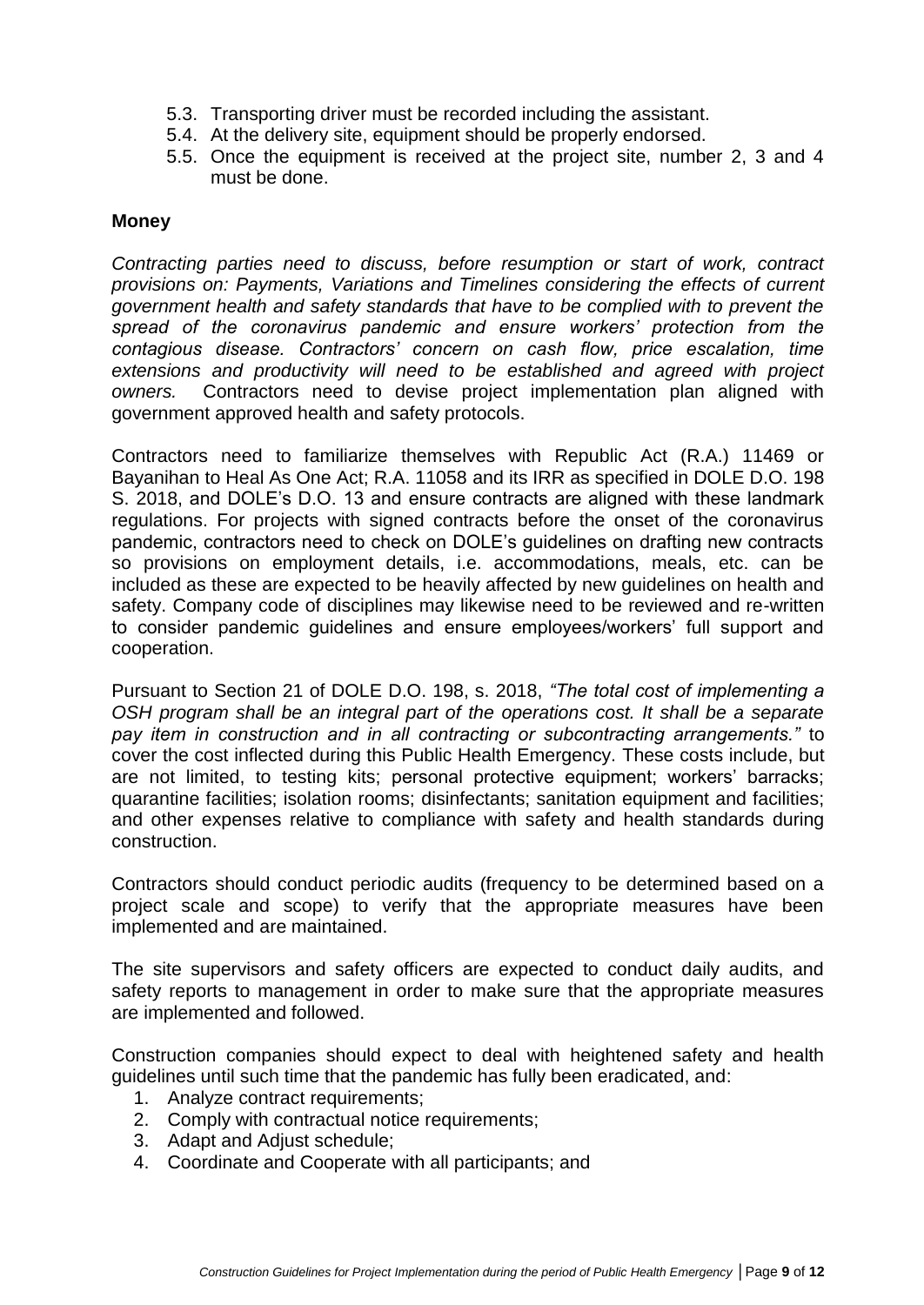5. Document everything.

## *Risk Assessment and Response:*

- 1. All contractors would need to guarantee the minimum level of standards to protect the health of the workers engaged in the construction sites.
- 2. Before any activity is resumed, all hazards, due to the halting of work, must be reviewed and controlled.
	- 2.1. Workers involved should have proper understanding of the operations and environment condition checking
- 3. An integrated continuity plan should also be provided in the event of a partial or complete shutdown of jobsite or if jobsite operations are severely limited.
- 4. All contractors should complete an integrated continuity plan to respond to partial or complete shutdown of construction sites or in the case of a severe limitation of site operations.

The COVID-19 pandemic affects working hours and earnings in all businesses, globally. However, the construction industry is unique with respect to the COVID-19 because construction contracts typically contain provisions about time for performance and fees for failing to perform on time. There is no question that all participants in the construction industry have experienced, and will continue to experience, impacts on their operations because of COVID-19 and experts say the fallout is one more factor poised to affect construction firms. These impacts include, among others, schedule delays, workforce disruptions, equipment and supply chain disruptions, reduced productivity due to on site health and safety measures (e.g., social distancing, staggering of work, enhanced sanitary measures, etc.), permit delays or restrictions on new permits, and financing restrictions or cash flow shortages.

Therefore, it is critical that construction companies be proactive rather than reactive in dealing with the COVID-19 and it is highly recommended that they take the following steps with respect to the coronavirus:

- 1. Define identify the company's main vulnerabilities (convene a meeting with senior management and decision-makers to identify potential impacts on the company).
- 2. Assess understand if and how the company is prepared to deal with the company's main vulnerabilities (review any existing plans and procedures to ensure they are current and begin preparing business continuity and crisis management plans and procedures aimed at minimizing potential impacts on the company).
- 3. Implement and Manage ensure the company's plans and procedures work (work with senior management and decision-makers to establish and embed response and recovery arrangements and confirm senior management and decision-makers understand their roles and support how the plans and procedures will be used).
- 4. Communicate and Remain Vigilant ensure the company's teams are informed (assign clear responsibilities for internal and external communications).

This pandemic was not foreseeable and unfortunately, its duration and fallout remain uncertain. What is certain is that the world is transitioning. Being prepared for this will be essential to managing the outcome and minimizing negative impacts.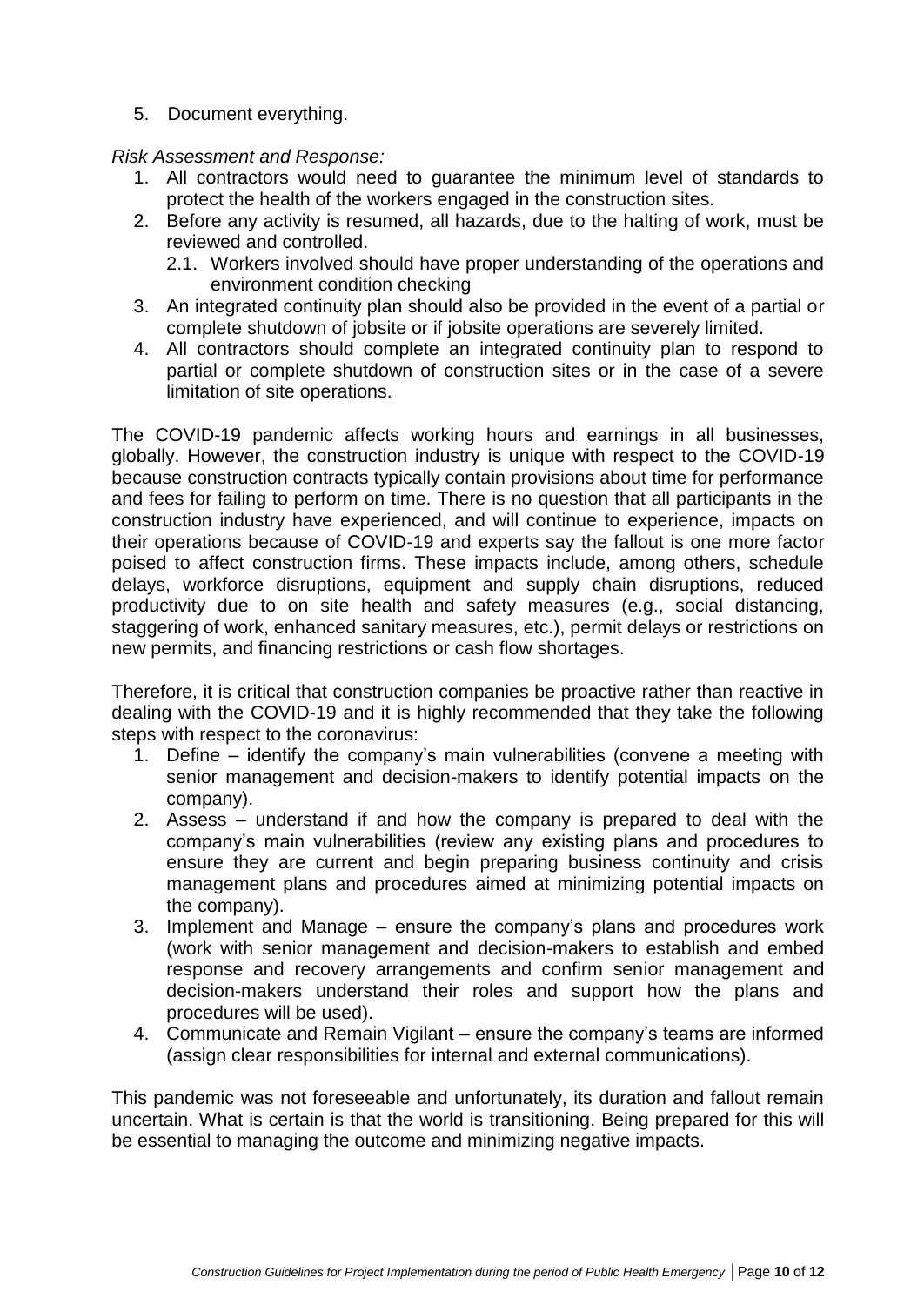# **Monitoring**

DTI-CIAP is revitalizing its Joint Administrative Order No. 01, S. 2011 with DOLE, DPWH, DILG and the Professional Regulation Commission (PRC) to strengthen coordination and enhance the implementation of the Construction Guidelines on Project Implementation for the period of Public Health Emergency, DOLE D.O. 13 and R.A. 11058 and its IRR as specified in DOLE D.O. 198 S. 2018, and specifically, enforce strict monitoring of construction activities.

The DOLE shall refer to the Philippine Contractors Accreditation Board (PCAB) its findings, after due process, on any act or omission committed by construction contractors in violation of labor standards, safety rules and regulations and other pertinent policies.

# **Effectivity**

These guidelines shall take effect after approval by the CIAP Board and posting in the official gazette [\(www.officialgazette.gov.ph\)](http://www.officialgazette.gov.ph/) and CIAP website (www.ciap.dti.gov.ph).

#### **References**

- *1. WHO – Getting your workplace ready for COVID-19, 19 March 2020*
- *2. Philippines – Omnibus Guidelines on the Implementation of Community Quarantine in the Philippines as of 15 May 2020*
- *3. Philippines – COVID-19 Protocols for Construction Sites Workers Safety and Security Version 3 by Philippine Constructors Association (PCA) as of 25 April 2020*
- *4. Australia – Building and Construction Industry: Minimizing the Risk and exposure to COVID-19 as of 9 April 2020*
- *5. Canada – COVID-19 – Standardized Protocols for all Canadian Construction Sites Version 4*
- *6. New Zealand COVID-19: V&H Construction Protocols Version 2*
- *7. New Zealand – COVID-19 Health and Safety Protocols for New Zealand Residential Construction Sites Version 3, 22 April 2020*
- *8. DOH – Administrative Order No. 2020-015, "Guidelines on the Risk-Based Public Health Standards for COVID-19 Mitigation"*
- *9. DOH Department Memorandum No. 2020-151, Interim Guidelines on Expanded Testing for COVID-19, reiterated under DOH D.M. No. 2020-174*
- *10. DOH D.M. No. 2020-0220, s. 2020, Interim Guidelines on the Return-to-Work as of 11 May 2020*
- *11. DPWH D.O. 39, S. 2020, Revised Construction Safety Guidelines for the Implementation of Infrastructure Projects during the COVID-19 Public Health Crisis, repealing D.O. No. 35, S. 2020*
- *12. DTI - DOLE Interim Guidelines on Workplace Prevention and Control of COVID-19*
- *13. DTI and DOLE Webinar on 8 May 2020*
- *14. DOLE Labor Advisory No. 18, S. 2020, Guidelines on the Cost of COVID-19 Prevention and Control Measures, 16 May 2020*
- *15. DOLE Department Order 13: Guidelines Governing Occupational Safety and Health in the Construction Industry*
- *16. R.A.11058, "An Act Strengthening Compliance with Occupational Safety and Health Standards and Providing Penalties for Violations thereof" and its Implementing Rules and Regulations as specified in DOLE D.O. 198 S. 2018*
- *17. DOLE-DPWH-DTI-DILG-PRC Joint Administrative Order No. 1, Series of 2011*